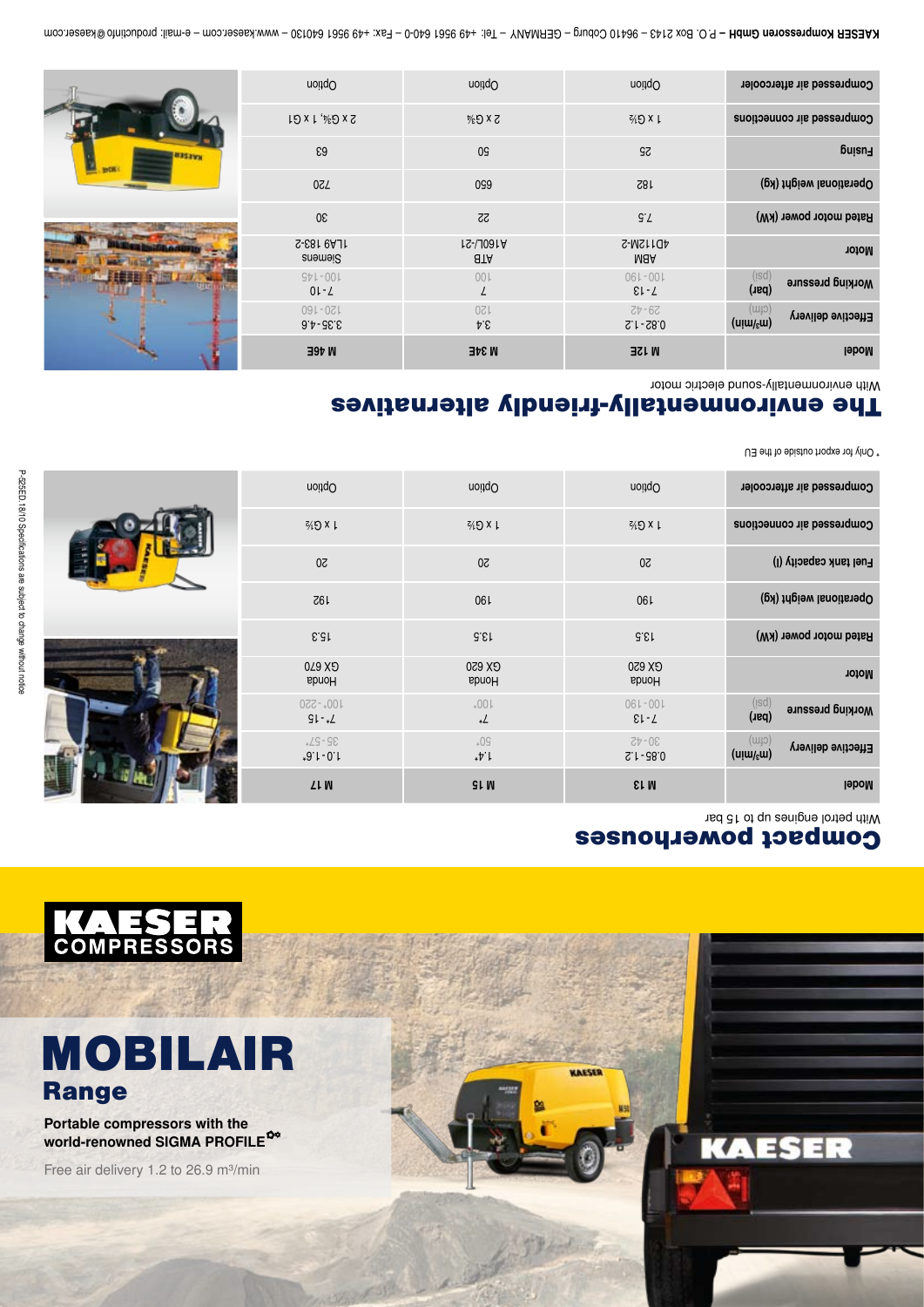#### Portable compressors

With the patented Anti-Frost Control

| <b>Model</b>                      |                                | M 20                  | M 26                  | M 30                  | M 43                  | M <sub>50</sub>                   | <b>M 57 Utility</b>               | M 57                              |  |
|-----------------------------------|--------------------------------|-----------------------|-----------------------|-----------------------|-----------------------|-----------------------------------|-----------------------------------|-----------------------------------|--|
| <b>Effective delivery</b>         | (m <sup>3</sup> /min)<br>(cfm) | 2.0<br>71             | 2.6<br>92             | 3.0<br>105            | 4.2<br>150            | 5.0<br>180                        | $5.1 - 5.4*$<br>$180 - 190*$      | 5.6<br>200                        |  |
| <b>Working pressure</b>           | (bar)<br>(psi)                 | $\overline{7}$<br>100 | $\overline{7}$<br>100 | $\overline{7}$<br>100 | $\overline{7}$<br>100 | $\overline{7}$<br>100             | 7<br>$100 -$                      | $\overline{7}$<br>100             |  |
| <b>Engine</b>                     |                                | Kubota<br>D 722       | Kubota<br>D 1105      | Kubota<br>D 1105-T    | Kubota<br>$V$ 1505-T  | Kubota<br>$V$ 1505-T              | Kubota<br>V 2403                  | Kubota<br>V 2403                  |  |
| Rated engine power (kW)           |                                | 14.0                  | 17.9                  | 24.1                  | 30.1                  | 32.5                              | 36.0                              | 36.0                              |  |
| Operational weight (kg)           |                                | 457                   | 498                   | 505                   | 730                   | 735                               | 960                               | 1225                              |  |
| <b>Chassis</b>                    |                                | Unbraked              | Unbraked              | Unbraked              | Unbraked              | Unbraked                          | Stationary                        | <b>Braked</b>                     |  |
| Fuel tank capacity (I)            |                                | 30                    | 30                    | 30                    | 80                    | 80                                | 105                               | 105                               |  |
| <b>Compressed air connections</b> |                                | $2 \times G3$ 4       | $2 \times G_{4}$      | $2 \times G_{4}$      | $2 \times G3$         | $2 \times G_{4}$<br>$1 \times G1$ | $2 \times G_{4}$<br>$1 \times G1$ | $2 \times G_{4}$<br>$1 \times G1$ |  |
| <b>PE</b> enclosure               |                                | Option                | Standard              | Standard              | Option                | Option                            |                                   |                                   |  |





\* Only for export outside of the EU

### Portable versatility

Compressed air and more...

| <b>Model</b>                      |                                | M 36                              | M 45                                | M <sub>52</sub>                     | M 64                                | <b>M70</b>                          | <b>M80</b>                                      | M 100                                                    | M 122                                      |
|-----------------------------------|--------------------------------|-----------------------------------|-------------------------------------|-------------------------------------|-------------------------------------|-------------------------------------|-------------------------------------------------|----------------------------------------------------------|--------------------------------------------|
| <b>Effective delivery</b>         | (m <sup>3</sup> /min)<br>(cfm) | 3.9<br>135                        | $4.15 - 4.2$<br>$145 - 150$         | 5.2<br>185                          | $5.0 - 6.4$<br>180-225              | $5.4^* - 7.0^*$<br>190*-250*        | $5.5 - 8.1$<br>195 - 285                        | $6.4 - 10.2$<br>$225 - 360$                              | $7.3 - 11.1$<br>$260 - 390$                |
| <b>Working pressure</b>           | (bar)<br>(psi)                 | 7<br>100                          | $7 - 10$<br>$100 - 145$             | 7<br>100                            | $7 - 10$<br>$100 - 145$             | $7^* \cdot 10^*$<br>$100^* - 145^*$ | $7 - 14$<br>$100 - 200$                         | $7 - 14$<br>$100 - 200$                                  | $7 - 14$<br>$100 - 200$                    |
| Engine                            |                                | Kubota<br>V 2403                  | Kubota<br>V 2203                    | Kubota<br>V 2203                    | Kubota<br>V 2403-T                  | Kubota<br>V 2003-T                  | Kubota<br>V 3307 DI-T                           | Kubota<br>V 3800 DI-T                                    | Deutz<br>TCD 2012 L04                      |
| Rated engine power (kW)           |                                | 36.0                              | 35.4                                | 35.4                                | 43.3                                | 43.3                                | 54.6                                            | 71.7                                                     | 83.0                                       |
| Operational weight (kg)           |                                | 1145                              | 995                                 | 1225                                | 1230                                | 1230                                | 1480                                            | 1495                                                     | 1865                                       |
| Fuel tank capacity (I)            |                                | 80                                | 80                                  | 105                                 | 105                                 | 105                                 | 150                                             | 150                                                      | 170                                        |
| <b>Compressed air connections</b> |                                | $2 \times G_{4}$<br>$1 \times G1$ | $2 \times G_{4}$ .<br>$1 \times G1$ | $2 \times G_{4}$ .<br>$1 \times G1$ | $2 \times G_{4}$ .<br>$1 \times G1$ | $2 \times G_{4}$ .<br>$1 \times G1$ | $3 \times G$ $\frac{3}{4}$ ,<br>$1 \times G1\%$ | $3 \times G$ $\frac{3}{4}$ .<br>$1 \times G1\frac{1}{2}$ | $3 \times G\frac{3}{4}$<br>$1 \times G1\%$ |
| Compressed air treatment          |                                | Option                            | Option                              | Option                              | Option                              | Option                              | Option                                          | Option                                                   | Option                                     |
| Optional generator (kVA)          |                                | 13 (Standard)                     | 8.5                                 | 8.5                                 | 8.5/13                              |                                     | 8.5/13                                          | 8.5/13                                                   |                                            |





\* Only for export outside of the EU

## Efficiency and performance

With SIGMA CONTROL MOBILE

| <b>Model</b>                      |                                | M 123                                                                  | M 135                                | M 170                                          | M 200                                          | M 270                                                |
|-----------------------------------|--------------------------------|------------------------------------------------------------------------|--------------------------------------|------------------------------------------------|------------------------------------------------|------------------------------------------------------|
| <b>Effective delivery</b>         | (m <sup>3</sup> /min)<br>(cfm) | $8.1 - 11.4$<br>$285 - 405$                                            | $10.5 - 13$<br>$370 - 460$           | $11.5 - 17$<br>$405 - 600$                     | $14.5 - 21.2*$<br>$515 - 750*$                 | $20 - 26.9$<br>$705 - 950$                           |
| <b>Working pressure</b>           | (bar)<br>(psi)                 | $8.6 - 14$<br>$125 - 200$                                              | $10 - 14$<br>$145 - 200$             | $8.6 - 14$<br>$125 - 200$                      | $7^* - 14$<br>$100^* - 200$                    | $8.6 - 14$<br>$125 - 200$                            |
| Engine                            |                                | <b>Deutz</b><br>TCD 2012 L04                                           | Deutz<br>TCD 2013 L04                | Deutz<br>TCD 2012 L06                          | Caterpillar<br>C 6.6 ACERT                     | Mercedes Benz<br><b>OM 501 LA</b>                    |
| Rated engine power (kW)           |                                | 88                                                                     | 122                                  | 127                                            | 146                                            | 260                                                  |
| Operational weight (kg)           |                                | 1945                                                                   | 2500                                 | 2600                                           | 3235                                           | 5025                                                 |
| Fuel tank capacity (I)            |                                | 170                                                                    | 200                                  | 200                                            | 270                                            | 560                                                  |
| <b>Compressed air connections</b> |                                | $3 \times G$ <sup>3</sup> / <sub>4</sub> ,<br>$1 \times G1\frac{1}{2}$ | $3 \times G$ $\frac{3}{4}$ ,<br>1xG2 | $3 \times G$ $\frac{3}{4}$ .<br>$1 \times G$ 2 | $3 \times G$ $\frac{3}{4}$ .<br>$1 \times G$ 2 | $1 \times G$ 2 <sup>1</sup> / <sub>2</sub> ,<br>2xG1 |
| <b>Compressed air treatment</b>   |                                | Option                                                                 | Option                               | Option                                         | Option                                         | Option                                               |
| Optional generator (kVA)          |                                |                                                                        | 15/23                                |                                                |                                                |                                                      |